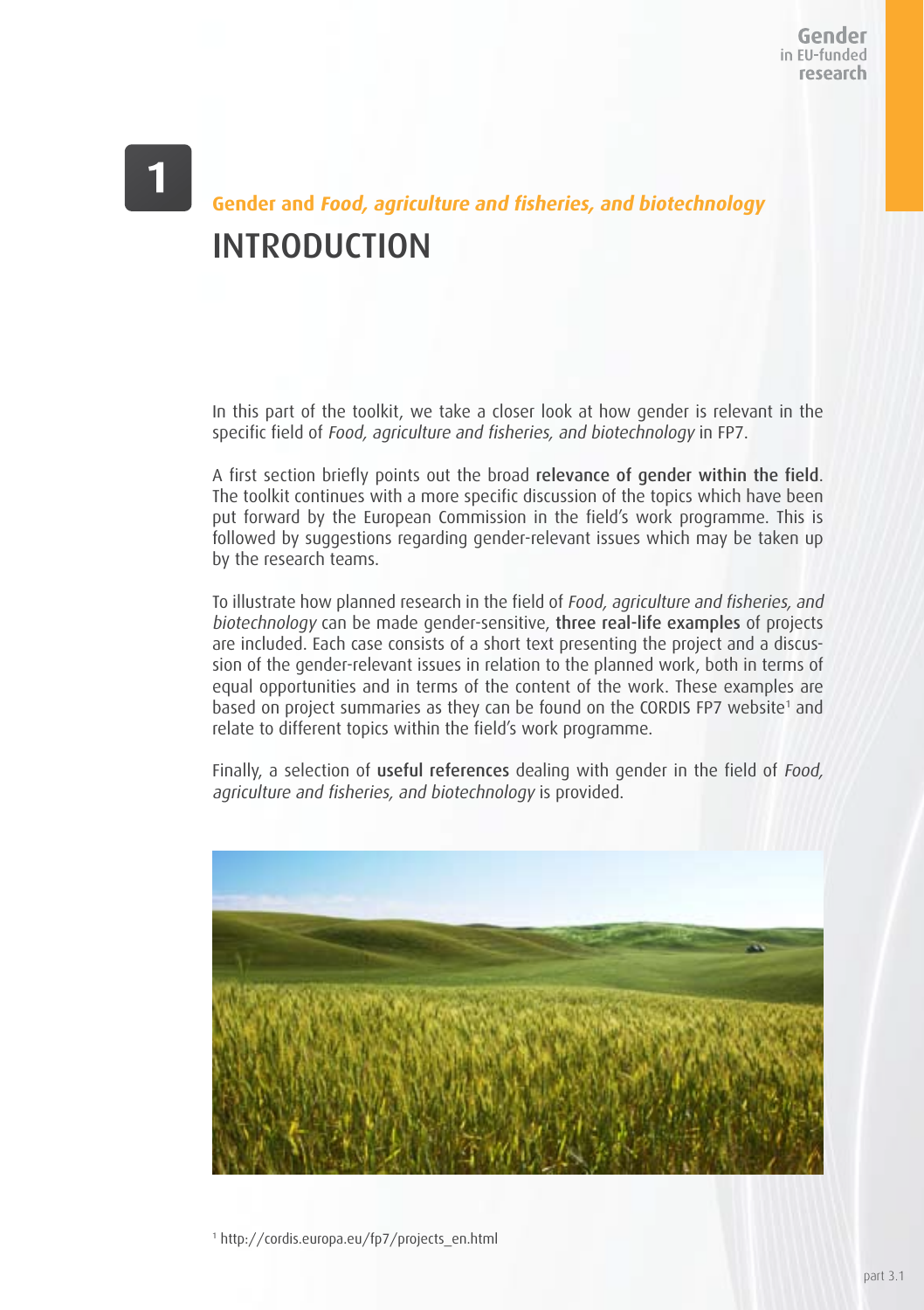# $\mathbf{2}$

# GENDER AND THE FOOD, AGRICULTURE AND FISHERIES, AND BIOTECHNOLOGY RESEARCH FIELD **Gender and Food, agriculture and fisheries, and biotechnology**

#### **FP7 Food, agriculture and fisheries, and biotechnology objective**

Building a European knowledge-based bio-economy by bringing together science, industry and other stakeholders, to exploit new and emerging research opportunities that address social, environmental and economic challenges:

- the growing demand for safer, healthier, higher-quality food and for the sustainable use and production of renewable bio-resources;
- the increasing risk of epizootic and zoonotic diseases and food-related disorders;
- threats to the sustainability and security of agricultural, aquaculture and fisheries production;
- the increasing demand for high-quality food, taking into account animal welfare and rural and coastal contexts and response to specific dietary needs of consumers.

#### **How is gender relevant to this field?**

In activities under this theme, applicants should consider gender differences and relations in productive processes, different uses of agricultural produce (food and non-food), roles, responsibilities and ownership, and sustainability in the production and management of resources, and of products and processes.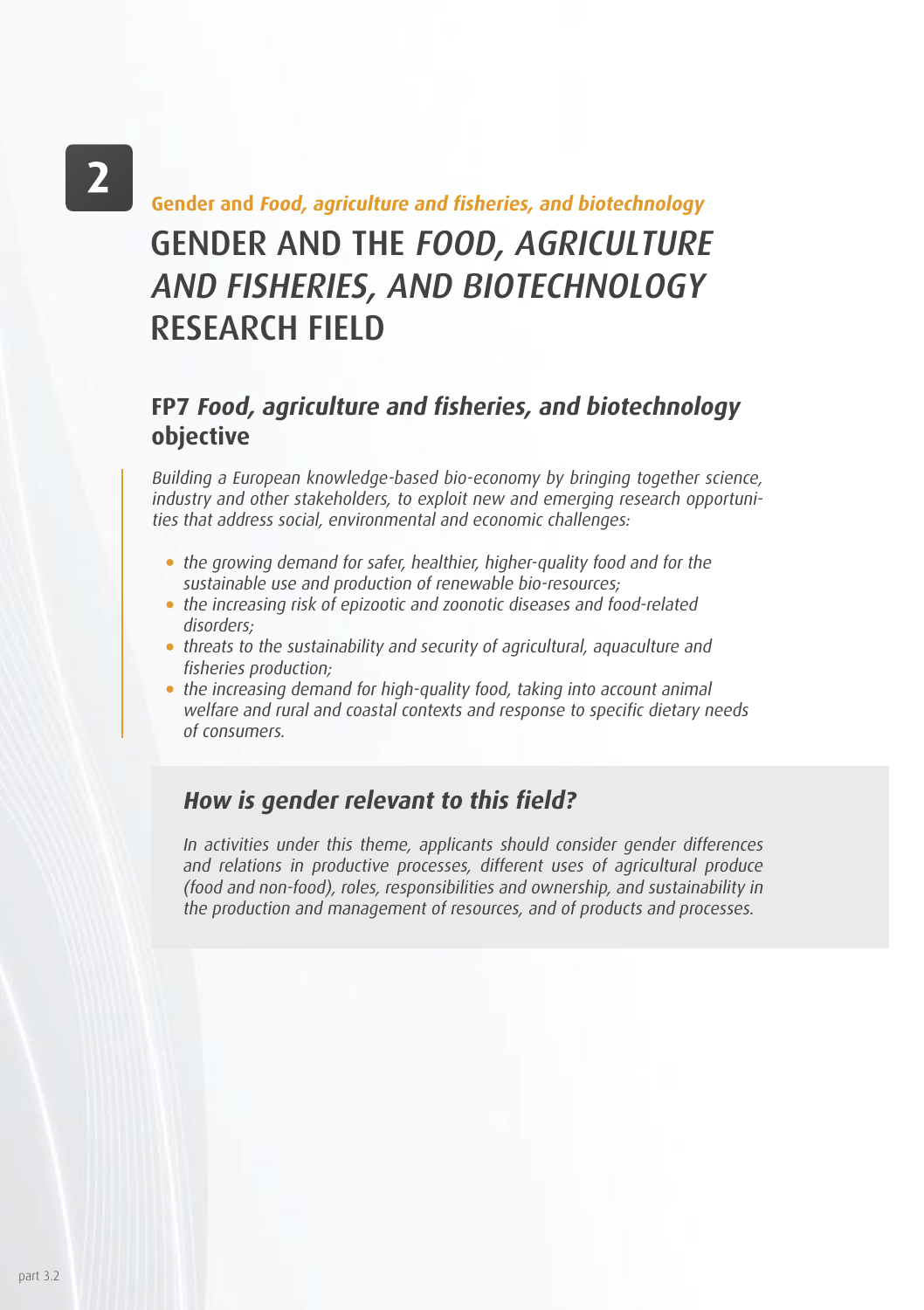### **Food, agriculture and fisheries, and biotechnology work programme**

The activities envisaged to be addressed during the lifetime of FP7 will be:

Sustainable production and management of biological resources from land, forest and aquatic environment

#### Fork to farm

- Food (including seafood), health and well-being
- Consumers
- Nutrition
- Food processing
- Food quality and safety
- Environmental impacts and total food chain

Life sciences, biotechnology and biochemistry for sustainable non-food products and processes

#### **How is gender relevant to these activities?**

The sustainability and security of European agriculture, forestry, aquaculture and fishing requires striking a balance between socio-economic goals and responsible natural resources management. Therefore an integrated approach making full use of all the major players involved (farmers, consumers, regulatory bodies and scientists) is necessary. It will be important to ensure that men and women are equally represented within groups of stakeholders and to ensure that their respective needs and interests (e.g. on novel food and food technologies, risks etc.) are taken into account. In this respect, it can be pointed out that 37% of the permanent workforce in European farming are women. They are more heavily represented in four types of farming (mixed livestock grazing, mixed crops, specialist horticulture and olive growing), while fewer women work on holdings specialising in cereals, oilseeds and protein plants, mixed cattle, sheep and goats and pigs and poultry.<sup>2</sup>

<sup>&</sup>lt;sup>2</sup> European Commission, Directorate General for Agriculture (2000), Women active in rural development, Assuring the future of rural Europe, http://ec.europa.eu/agriculture/publi/women/ broch\_en.pdf (26/05/2009).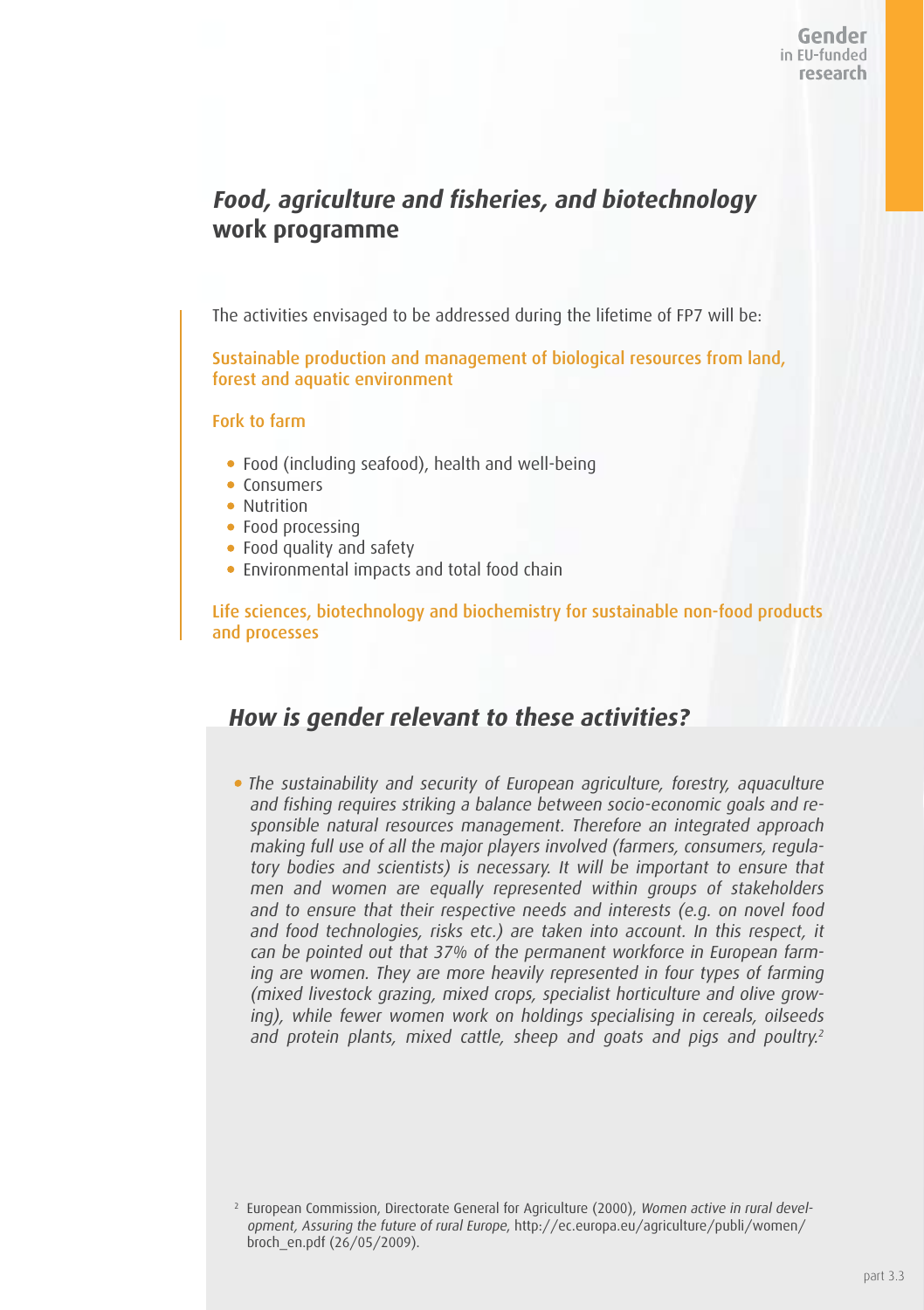Regarding farm ownership, one holding in five is managed by a woman. Holdings managed by women are noticeably smaller in economic size than those managed by men.3 Finally, many women still work in family businesses and farms and lack professional status, independent remuneration or separate social security.<sup>4</sup>

- Efficient and appropriate communication tools disseminating information and results to consumers should be developed taking into account gender differences. Consumer debate (e.g. on novel food and food technologies, risks, etc.) should be reported in a gendered way to take different needs and perspectives into account.
- In food and nutrition research, attention should be given to gender differences, such as socio-psychological reasons for eating disorders and addictions.
- Gender differences should be taken into account when constructing models to develop new sets of biomarkers to study the effects of relevant food compounds on body functions.
- In Europe, the food supply chain is quite complex and comprises many invisible intermediate points, which leads to agriculture and food being perceived as separate areas. However, the compulsory labelling of genetically modified foods, widespread food allergies, and the growing interest in organic products make it important to put forward the connection between nutrition and agriculture. In this respect, a holistic examination will require researchers to take a gender perspective on board: nutrition is still traditionally thought of as the women's responsibility in the household, as they are generally responsible for preparation the family's food. Women also seem to be an important driving force when it comes to converting to organic farms.<sup>5</sup>
- The gender implication of decisions concerning the use of agricultural products for non-food uses should be looked at carefully.<sup>6</sup> When doing research in the field of life sciences, biotechnology and biochemistry for sustainable non-food products and processes, researchers will need information on how processes of increasing commercialisation and economic growth impact differently on women's and men's access to the use and control of plant genetic resources and land as well as their respective roles in collecting, producing, distributing and consuming these resources and derived products.

<sup>3</sup> European Commission, Directorate General for Agriculture (2002), Agriculture, The spotlight on women, http://ec.europa.eu/agriculture/publi/women/spotlight/text\_en.pdf (26/05/09)

<sup>4</sup> European Parliament (2008), Resolution of 12th March 2008 on the situation of women in rural areas of the EU, http://www.europarl.europa.eu/oeil/FindByProcnum.do?lang=en&procnum=INI/2 007/2117 (27/05/09).

<sup>&</sup>lt;sup>5</sup> Röhr, U. (2004), Towards Gender Justice in Environmental Policy. Implementing Gender Mainstreaming in Germany, Life e.V. FrauenUmweltNetz, http://www.genanet.de/fileadmin/downloads/the men/GM\_Environment\_Germany.pdf (26/05/2009)

<sup>6</sup> Rossi, A., Lambrou, Y. (2008), Gender and Equity Issues in Liquid Biofuels Production, Food and Agriculture Organization of the United Nations, http://www.fao.org/docrep/010/ai503e/ai503e00. htm (06/04/2009).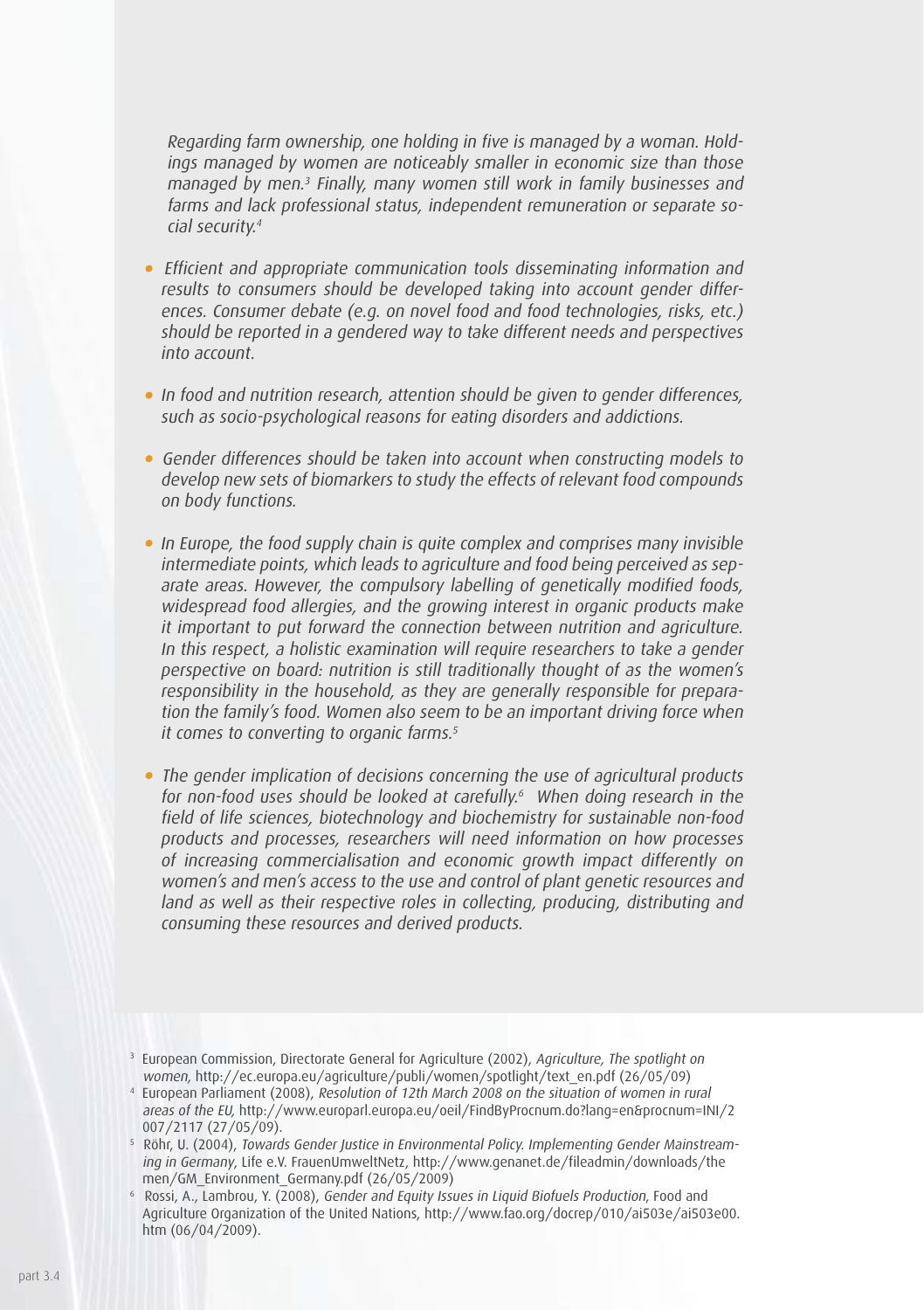# $\overline{\mathbf{3}}$

# THREE EXAMPLES **Gender and Food, agriculture and fisheries, and biotechnology**

# Case 1 Agri-food law

#### Project outline

In Europe, agri-food legislation has been substantially transformed between 2002 and 2007. The result is a legal metamorphosis that is taking place in the context of a global free-market economy, of European policies of public health and sustainable development, and of the legal regulation of global trade. This metamorphosis was rendered inevitable in order to respond to three essential concerns:

- developing economic activity based on a high level of food safety
- putting food law in step with the European sustainable development strategy
- including in the new agri-food law the environmental, cultural and social values Europe wishes to defend within international trade

This new law is extremely fragmented and incoherent, a fact that might hamper its being properly understood.

This is why there is a need to make the law formally and substantially homogeneous in order to continue to study it, to develop its study at universities, to make it more easily accessible to economic operators and to disseminate its contents to non-European countries wishing to have their food products accepted in Europe. This radical change in agri-food law has a particular importance since this law must take the perspective of sustainable development into account. It is therefore necessary to determine the content of the concept of sustainable development in relation to food legislation. Such a determination will help to clarify the shared and nonmarket-oriented values to which agri-food law is or should be a key contributor. Some of these values have roots which probably go back as far as when agriculture began, while others come from our social history. Beyond the search for the origins of these values, past or present, the effort is to envisage concretely how the cultural relations of man to soil and food are reconciled within European agri-food law and in various legal systems in the world. To do so, the project's multidisciplinary team will study historical texts and legal frameworks, and undertake anthropological research among farmers, farmers' organisations, etc. This will be done using focus group techniques.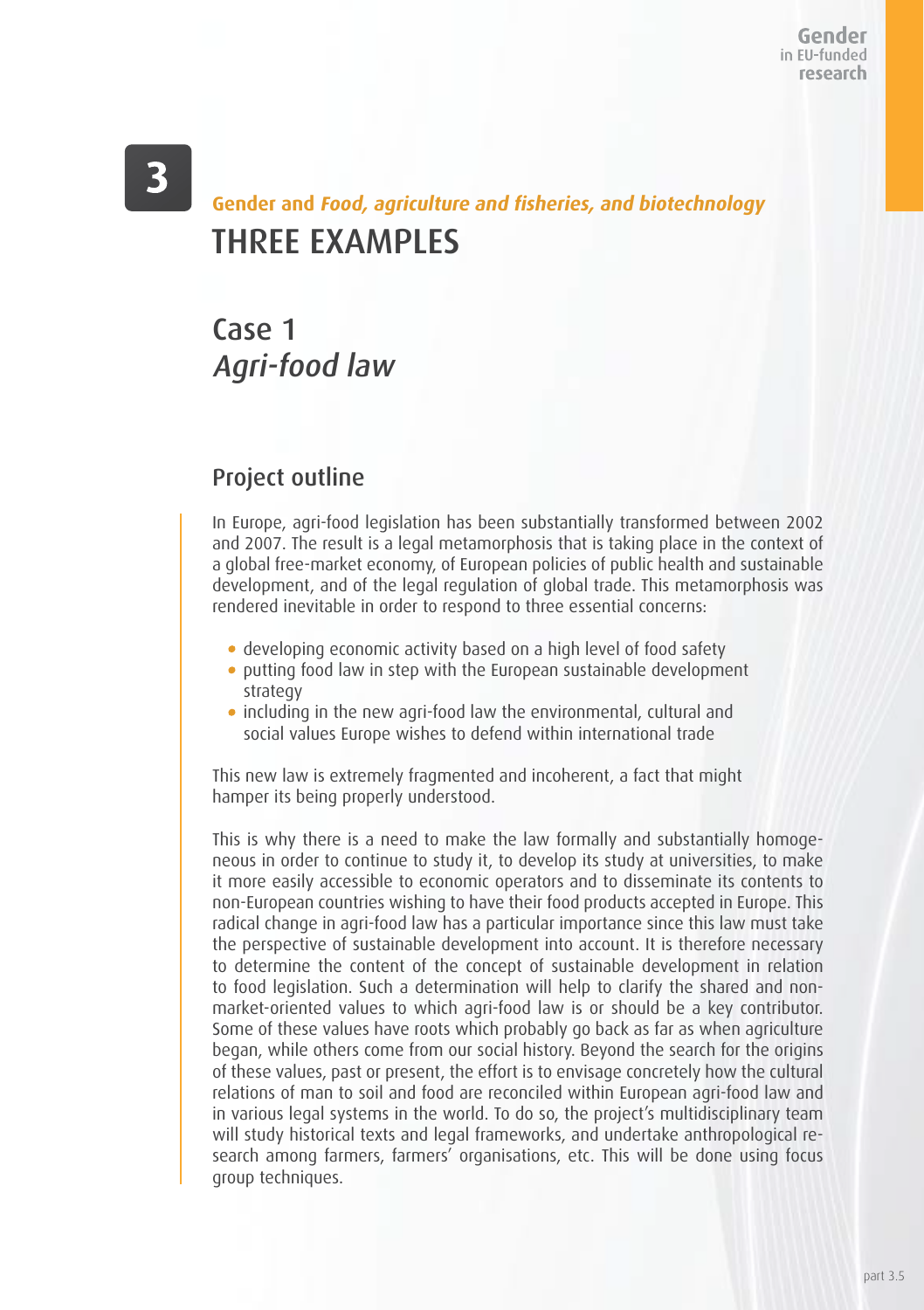

#### Identification of relevant gender issues

Equal opportunities for women and men in research

The research will combine legal, anthropological, cultural, environmental and agroeconomic aspects and rightly envisages a multidisciplinary team. Considering the multifaceted issue at hand, gender expertise would be beneficial to the project.

Research has shown that, in well-managed teams, not only multiple disciplines but also diversity in terms of sex, age, etc., can enhance the quality of the research output. Diversity provides a further opportunity to harness a wide range of life experiences and perspectives.<sup>7</sup> So the careful composition of a diverse team can improve the research even further.

In view of the fact that this project aims to look at cultural values concerning food and agriculture, the project might also consider its own cultural values related to work. Ensuring equal opportunities for all team members, by providing sustainable working conditions for all, will also contribute to the sustainability of the project. This might entail schemes for parental leave, child care provision, etc.

<sup>7</sup> Katzenbach, J. and Smith, D. (1993),- The Wisdom of Teams, Harvard Business School Press, Boston, MA.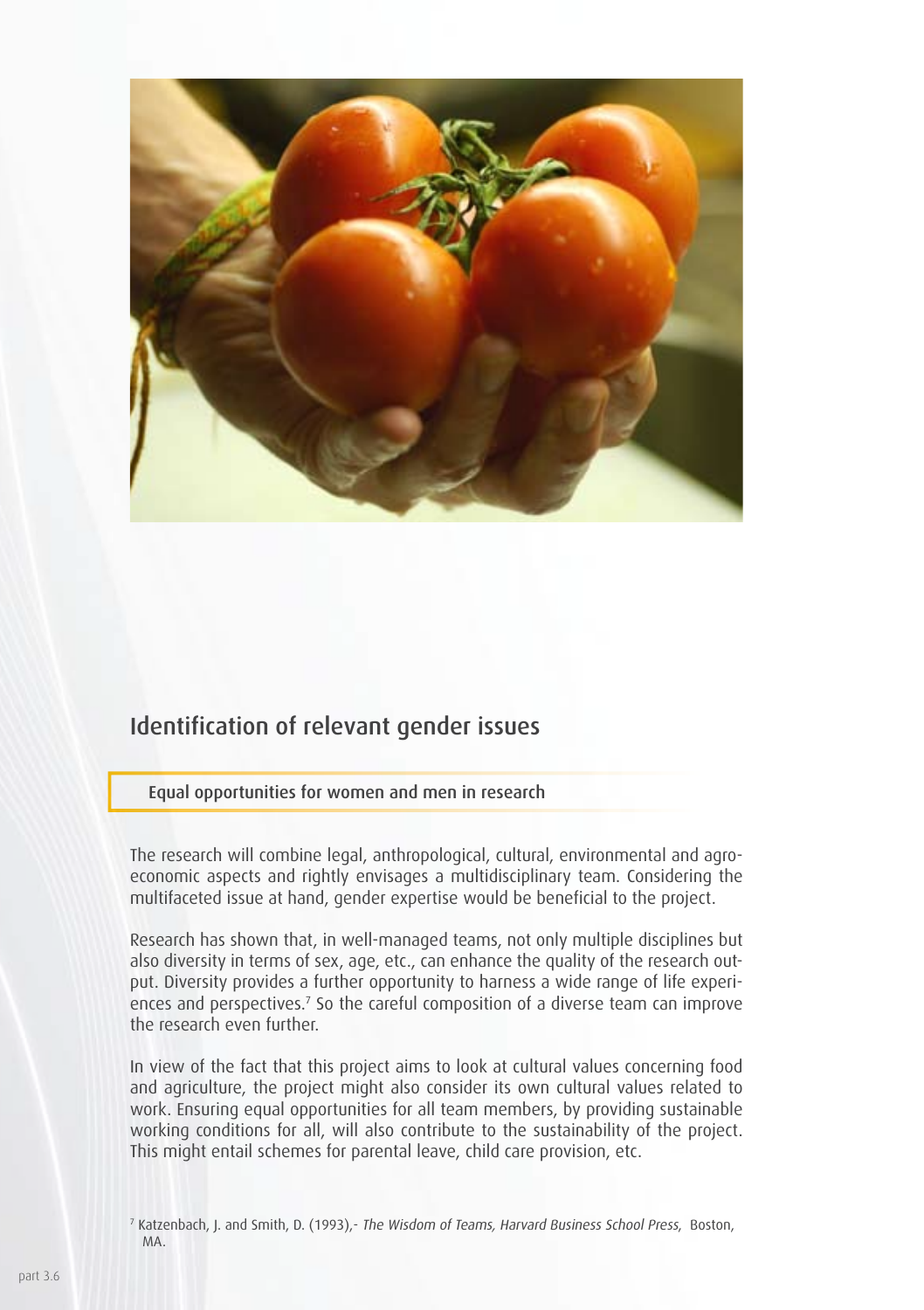#### Gender in research content

The project's ambition is to improve understanding of recent European agri-food legislation. Since the law takes a sustainable development perspective, the project will strive to unravel the cultural values which underpin the concept of sustainable development. Additionally, the project will examine how European agri-food legislation and other legal systems in the world reconcile cultural relations to soil and food.

There is abundant literature on food, agriculture and gender, and a thorough review would help the project to clarify its own methodology. In all societies, men's and women's roles, and access to and control over resources in agriculture, have always been clearly differentiated, thereby giving each gender a different level of power. Therefore, when trying to delineate the values attached to food production and consumption, gender should be taken into account at each step of the research to guarantee exhaustive outcomes. A gender-sensitive approach will not only prevent the project from being gender-blind but also prevent it from discriminating in favour of one sex over the other. In this respect an analysis of the agri-food law from a gender perspective, i.e. its impact on women and men, would be important in revealing potential gender biases.<sup>8</sup>

The same applies to the project's attempt to compare how various legal systems reconcile cultural relations to soil and food. The relationship to soil and food might differ between men and women, and for the sake of exhaustiveness and validity of outcome, the project would do well to take both perspectives into account. Data collection should be gender-sensitive, with the systematic collection of sex-disaggregated data (analysed with respect to other relevant variables such as income and work), gender-balanced focus groups, and analysis by the sex variable. In examining the history of shared and non-market-oriented values, a gender-sensitive approach might prove to be a challenge: women's history and stories are likely to have gone unrecorded. Systematically noting any lack of data will not only validate the approach, it will also underline all stakeholders' right to be heard.

As has been demonstrated here, the project would greatly benefit from mainstreaming gender through all its stages and work packages. This systematic gendersensitive approach would open opportunities for publication and dissemination of the findings focusing on a gender view. Here it can be noted that the use of gender neutral language would be welcome. The use of "man" as tacitly representing the whole of humanity (men and women), or "head of household" as the sole representative of the household, has certainly contributed in women's voices going unnoticed, and distorted realities being described. The project would gain in credibility with a broader range of audiences if it showed its awareness of this risk by systematically recognising that there are differentiated realities.

<sup>&</sup>lt;sup>8</sup> See the Guide to gender impact assessment, European Commission, Employment and Social Affairs DG, 1998.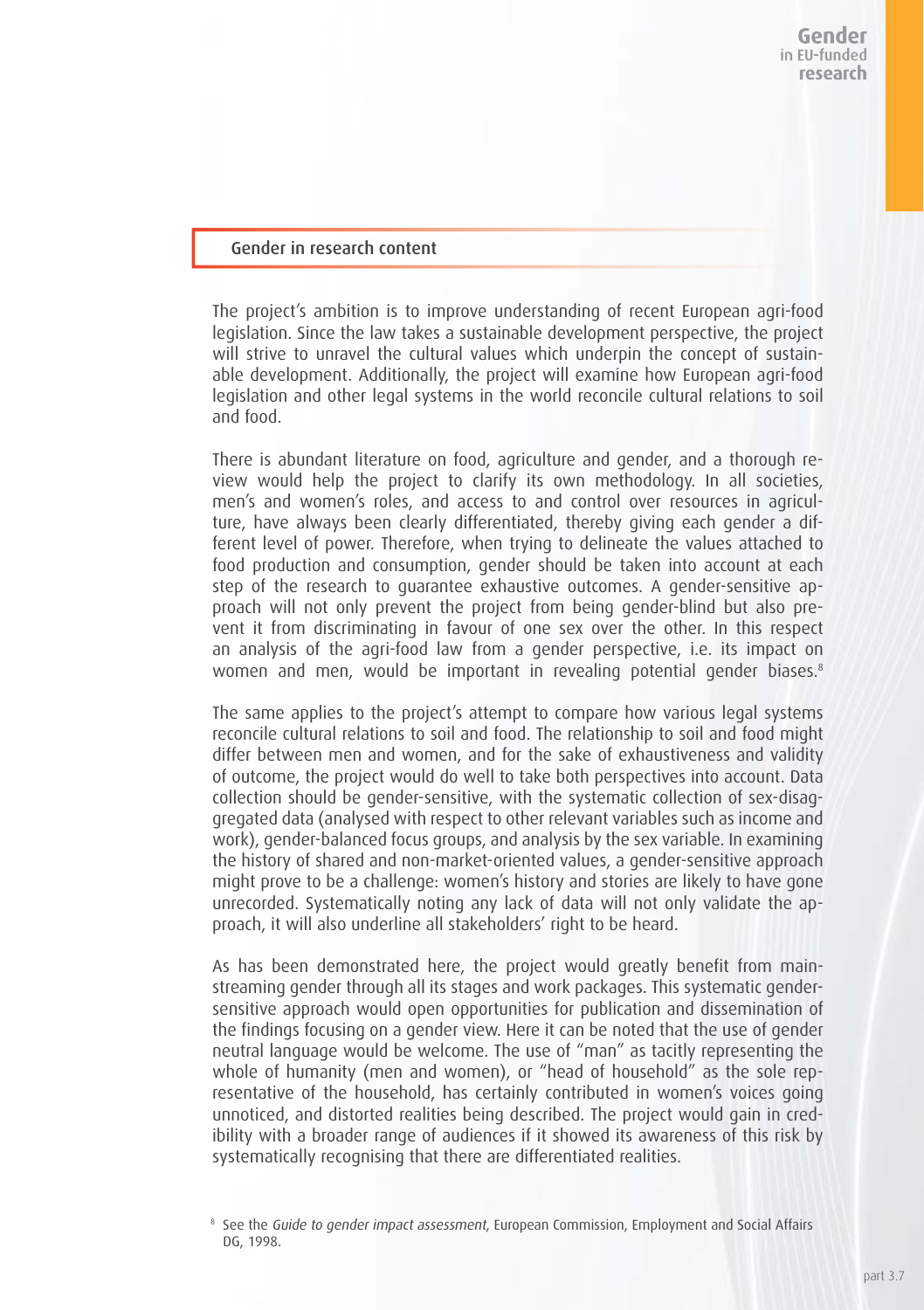### Case 2 Biofortification

### Project outline

Malnutrition, and especially deficiencies of micronutrients like iron, zinc and vitamin A, undermines progress towards most of the Millennium Development Goals. In view of the serious concerns as to the coverage, compliance and safety of supplementation, this project aims to identify novel staple-food-based approaches to improving micronutrient malnutrition for the better health and development of women and children in sub-Saharan Africa. They are now often trapped in the poverty cycle:

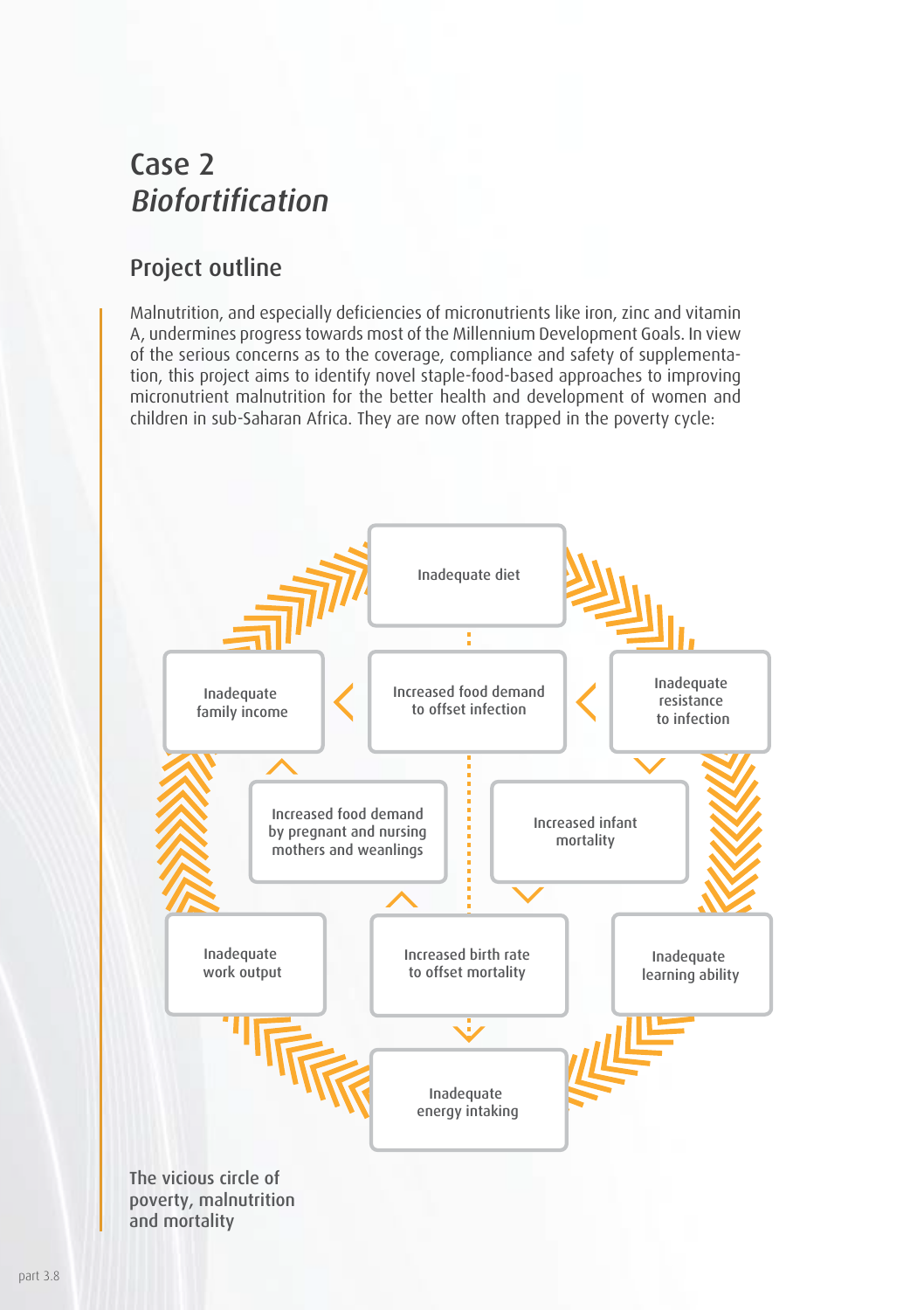The project will focus on the improvement of millet-, sorghum-, maize-, and cassava-based (complementary) foods.

The genetic potential of staple foods to increase the micronutrient and antinutrient content will be evaluated and the determinants of success and failure of introducing biofortified staple foods in local farming systems will be assessed. The efficacy of biofortified staple foods with adequate levels of provitamin A will be determined. Concerning fortification, the project will develop and test new approaches to optimising iron and zinc fortification of staple-food-based foods.

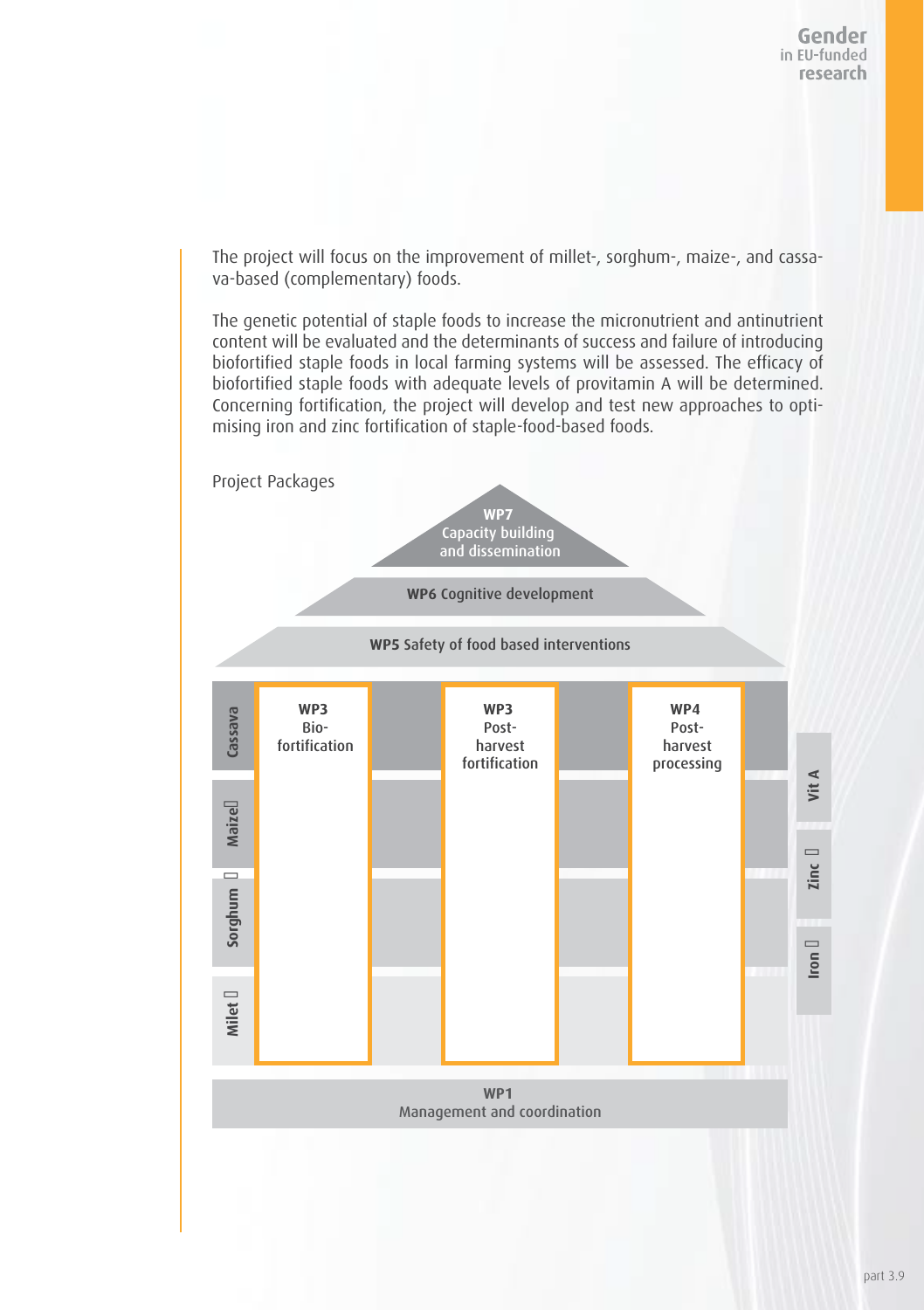

#### Identification of relevant gender issues

Equal opportunities for women and men in research

There is no mention of the composition of the team. To attain its objective of identifying novel staple-food-based approaches in order to improve women's and children's health in sub-Saharan Africa, the project could consider constituting a diverse team, in terms of sex and origin, to tap into local knowledge, notably on local farming systems where African men and women might be involved at different stages and in different roles.

#### Gender in research content

A lot of literature on how gender impacts on farming and food consumption in sub-Saharan Africa has already been produced. This literature describes how the different hierarchical situations societies give men and women determine how food is produced, traded and consumed.9

The project aims to improve micronutrient malnutrition in women and children in sub-Saharan Africa by introducing biofortified staple foods in local farming. To achieve its ambition, the project will have to adopt a gender-sensitive approach throughout all its activities in all work packages. This means that women and children, whenever considered, cannot be viewed in isolation (from men). As in any gendered system, women and men (and boys and girls) will be cast in different roles, with different expectations and attitudes assigned to each sex. This might determine who accesses and controls food production and consumption. From a scientific perspective biofortified crops are the solution to nutrient problems, but adoption of biofortified crops and access to processed food from these crops (actual consumption) are crucial in breaking the poverty cycle.

9 Counihan, C. (1999), The Anthropology of Food and Body: Gender, Meaning and Power, New York: Routledge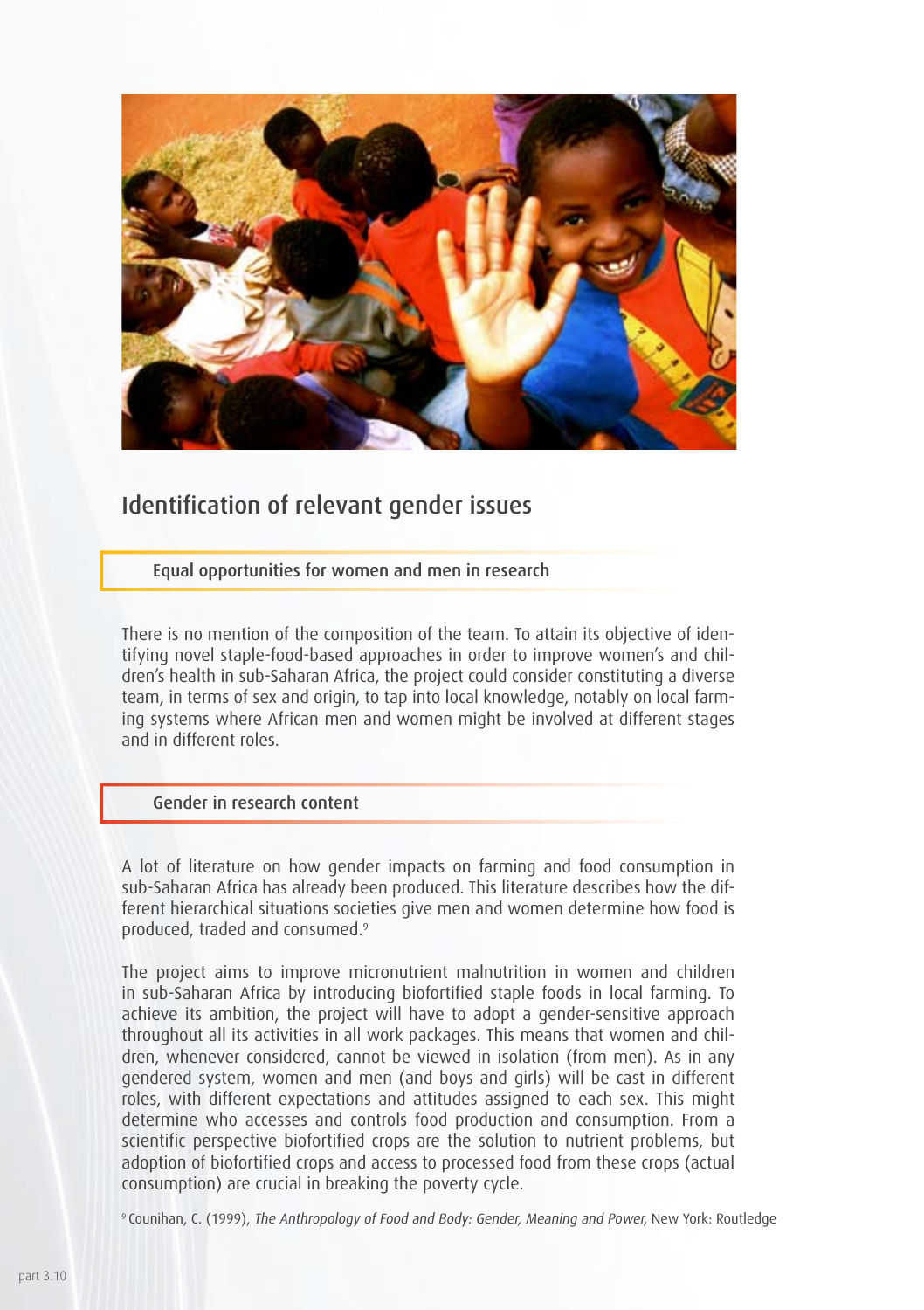Gender in EU-funded research

Part of the research needs to focus on the acceptability of the biofortified crops to the end-consumer, through sensory evaluation and consumer preference. Both women and men are important in appreciating crops' taste to ensure adoption. A change of colour, for instance, is enough to hamper adoption. Adoption of biofortified crops with visible traits will require that both producers and consumers (men and women) actively accept the sensory change along with the productivity and end-use features. Crops with invisible traits, such as higher concentrations of iron or zinc, do not require behavioural change per se because the augmented levels will not result in sensory changes.

Participatory breeding schemes, involving male and female farmers (since men and women might have separate plots), might stimulate adoption.

Moreover, considering traditional gender roles, women are crucial when it comes to transforming crops into food. Crop features might change transformation practices, so the investment of time and effort should be monitored.

But, even if the visible features and transformation practices of biofortified crops are acceptable, the project will need to focus on adequate measures to encourage both men and women to buy these new crops, since ingrained habits can be strong. Behavioural change in the household in terms of increased consumption of the biofortified crop is the next step. This is determined by social patterns in the households: often, in poor families, adult male family members eat first, and consume

most of the high-quality food, while women and children get the left-overs. Awareness-raising of men and women is again crucial to obtain the desired effect.

Another consideration is the economic potential of the household, since biofortified crops might be more expensive than traditional crops: poorer households (such as those headed by women) might be less inclined to buy more expensive food in sufficient quantities. A second economic risk might be the tendency to sell the (more expensive) biofortified crops on the market, and to buy cheaper traditional varieties for home consumption. Support to policy development at national level is necessary in order to ensure that biofortified seeds are widely available at prices that are competitive with those of traditional seeds, and biofortified crops are available as cheaply as traditional crops. Support for initial marketing efforts can help biofortified crops to gain a significant market share.

These reflections show that it is important to involve end-consumers from the start (WP2) and through the following work packages. It would be too late to involve them only at the final stage of disseminating results and building capacities (WP7). The last stage needs to be considered as an extension of the end result, and needs to place a lot of emphasis on awareness-raising.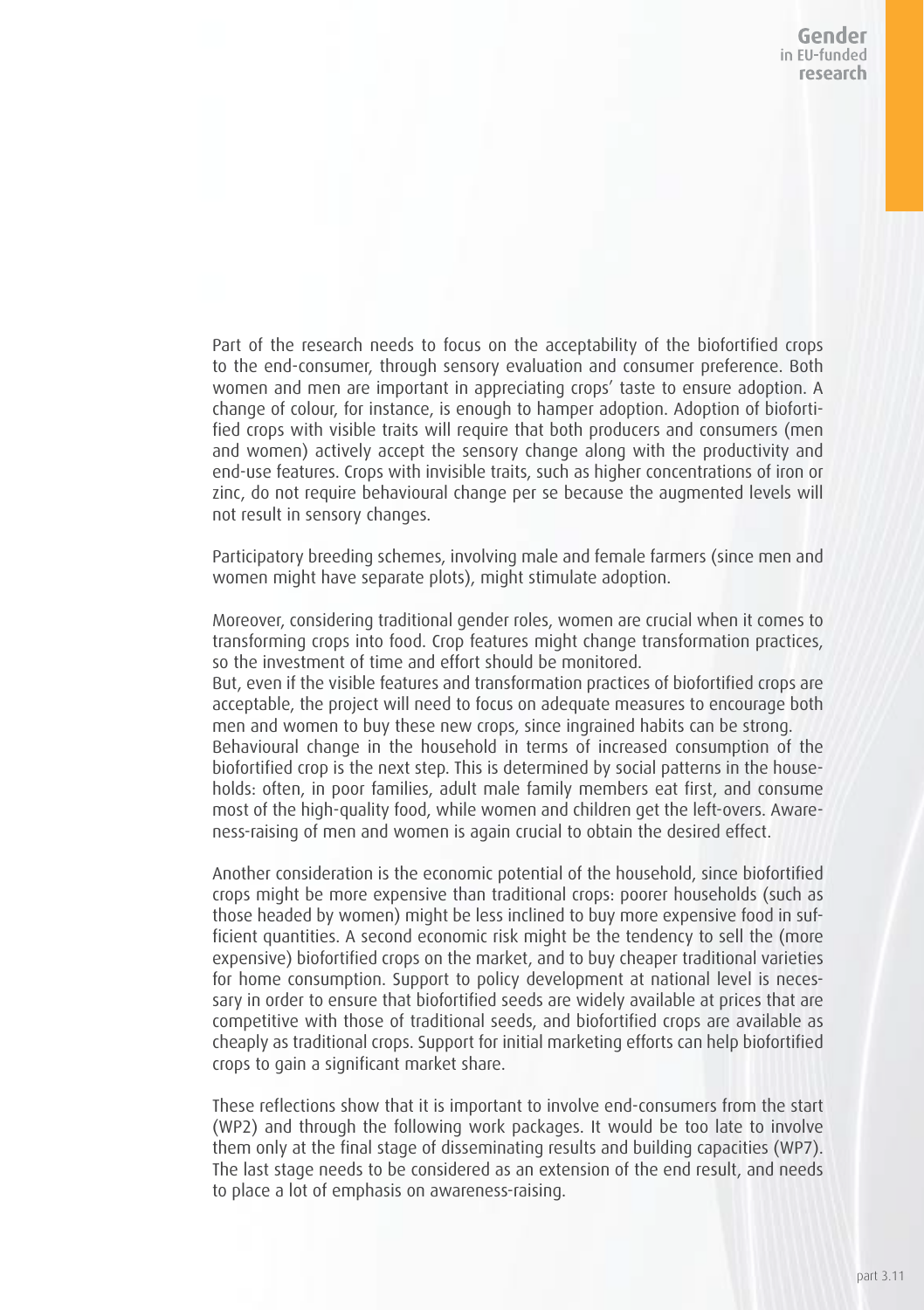# Case 3 Sweet sorghum for food and fuel

#### Project outline

Increasing world market prices for fossil fuels, driven by limited reserves, growing demand and instability in producing regions, now render renewable fuels economical. Such fuels are also a pathway to reducing Greenhouse Gas emissions and mitigating climate change. Bio-ethanol from crop plants is a promising, partial solution to sustainably satisfying the energy demand for road transport. The success of bio-ethanol from sugarcane in Brazil demonstrates proof of concept but cannot be transferred to water-limited or temperate environments.

Sweet sorghum, as a source of either fermentable free sugars or lignocellulosics, has many potential advantages, including: high water, nitrogen and radiation use efficiency; broad agro-ecological adaptation; rich genetic diversity for useful traits; and the potential to produce fuel feedstock, food and feed in various combinations. Fuel-food crops can thereby help to reconcile energy and food security issues. This project will breed for improved cultivars and hybrids of sorghum for temperate, tropical semi-arid and tropical acid-soil environments by pyramiding in various combinations, depending on region and ideotype, tolerance to cold, drought and acid (Al-toxic) soils, and high production of stalk sugars, easily digestible biomass and grain Work Programme (WP 1-3).

Molecular-genetic and physiological breeding support is given by WP4, and agroecological adaptation and sustainable practices are developed by WP5. Other WPs (6, 7, 8) provide for integrated technology and impact assessments including economics, dissemination and coordination. The consortium is composed of 10 members from France (leader), Italy, Germany, Brazil, India, Mexico and South Africa, including a seed company. Research involves the structured participation of stakeholders, including policy-makers. Project outcomes will be new germplasm, sustainable practices and commodity chain concepts adapted to each target region. The duration of the project is five years.

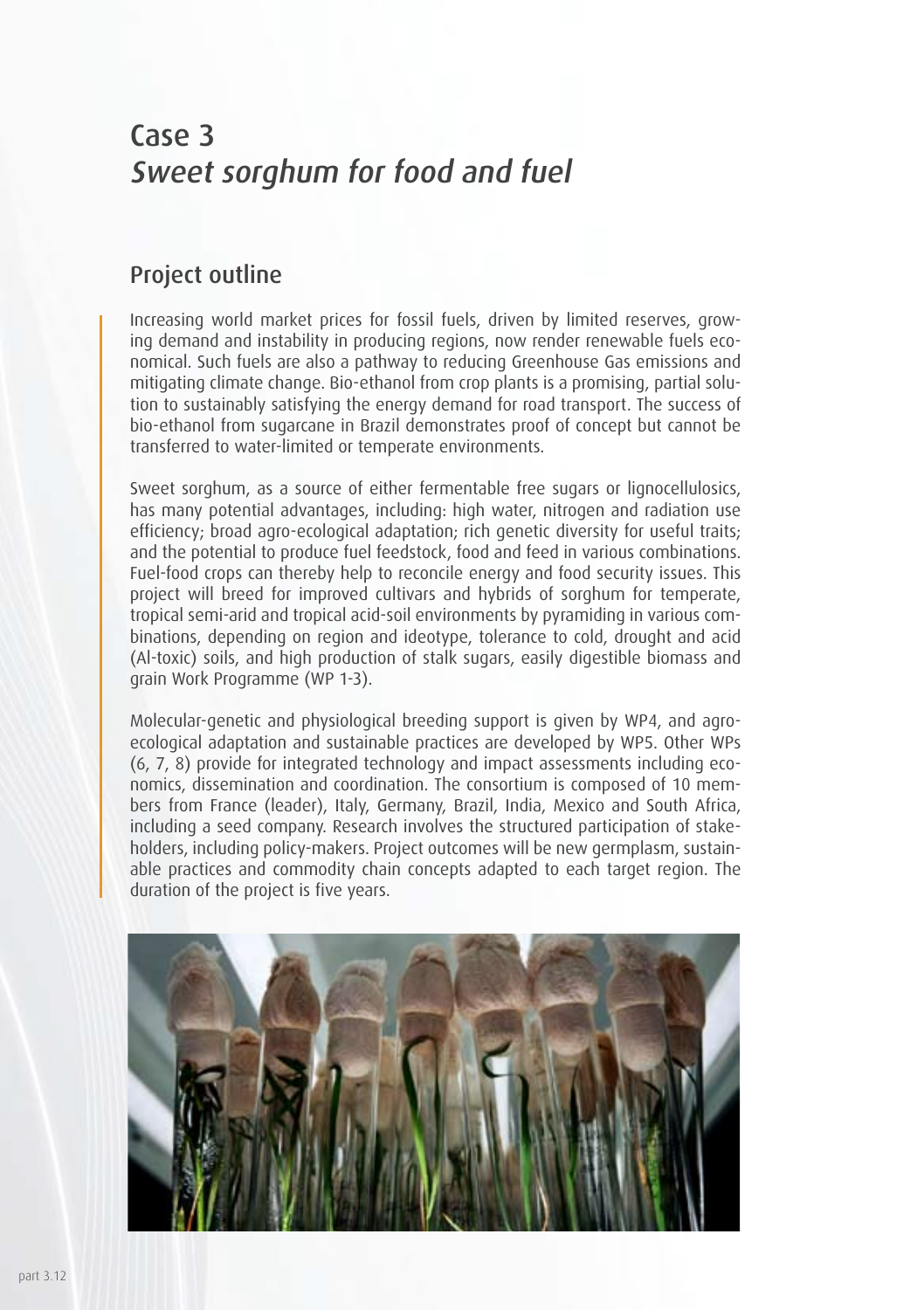#### Identification of relevant gender issues

#### Equal opportunities for women and men in research

The project will involve 10 partners, so this gives a good opportunity to make up a very diverse team in terms of sex, age and ethnic background. The 10 partners will come from four different continents, which might imply a need to travel. To improve its performance, the project might look into the working conditions and culture it favours and whether these are equitable to all its members, and inducive to a satisfying work/private life balance. For example, specific measures might need to be set up to support single parents.

#### Gender in research content

The central aim of the project is to develop strains of sorghum that can be transformed into both food and energy, and can be combined to suit a variety of growing regions. The composition of the consortium hints at the production of this biofuel in developing countries. It has been shown<sup>10</sup> that large-scale production of liquid biofuels in developing countries might affect men and women differently, both at the intra-household level and at the level of male- and female-headed households, depending also on specific socio-economic and policy contexts. Men and women might be affected differently by the potential socio-economic and environmental risks associated with biofuel production, reflecting differentiated male and female roles and responsibilities as well as pre-existing gender-based inequalities, particularly in terms of access and control to land and productive assets in general. For example, in most societies, the role in the trade and production of different crops differs for men and women. Broadly speaking, the crops to be sold tend to be more controlled by men whereas the crops to be consumed by the household directly tend to be handled by women. Motivating farmers to produce more marketable crops, without serious efforts to involve women as full farmers, might marginalise women even more. Moreover, as they are likely to be working in fields of marketable crops as well, it will increase their work burden, without giving them direct access to the income provided by these cash crops. Quality and quantity of household consumption might decline. Biofuel production might also create different employment opportunities for men and women, thereby threatening female socio-economic activities, which in turn would reduce female-headed households' resilience and might ultimately endanger rural communities.<sup>11</sup>

<sup>10</sup> Rossi, A. & Lambrou, Y. (2008) Gender and Equity Issues in Liquid Biofuels Production –Minimising the Risks to Maximize the Opportunities, Rome: Food and Agricultural Organization. 11 Ibid.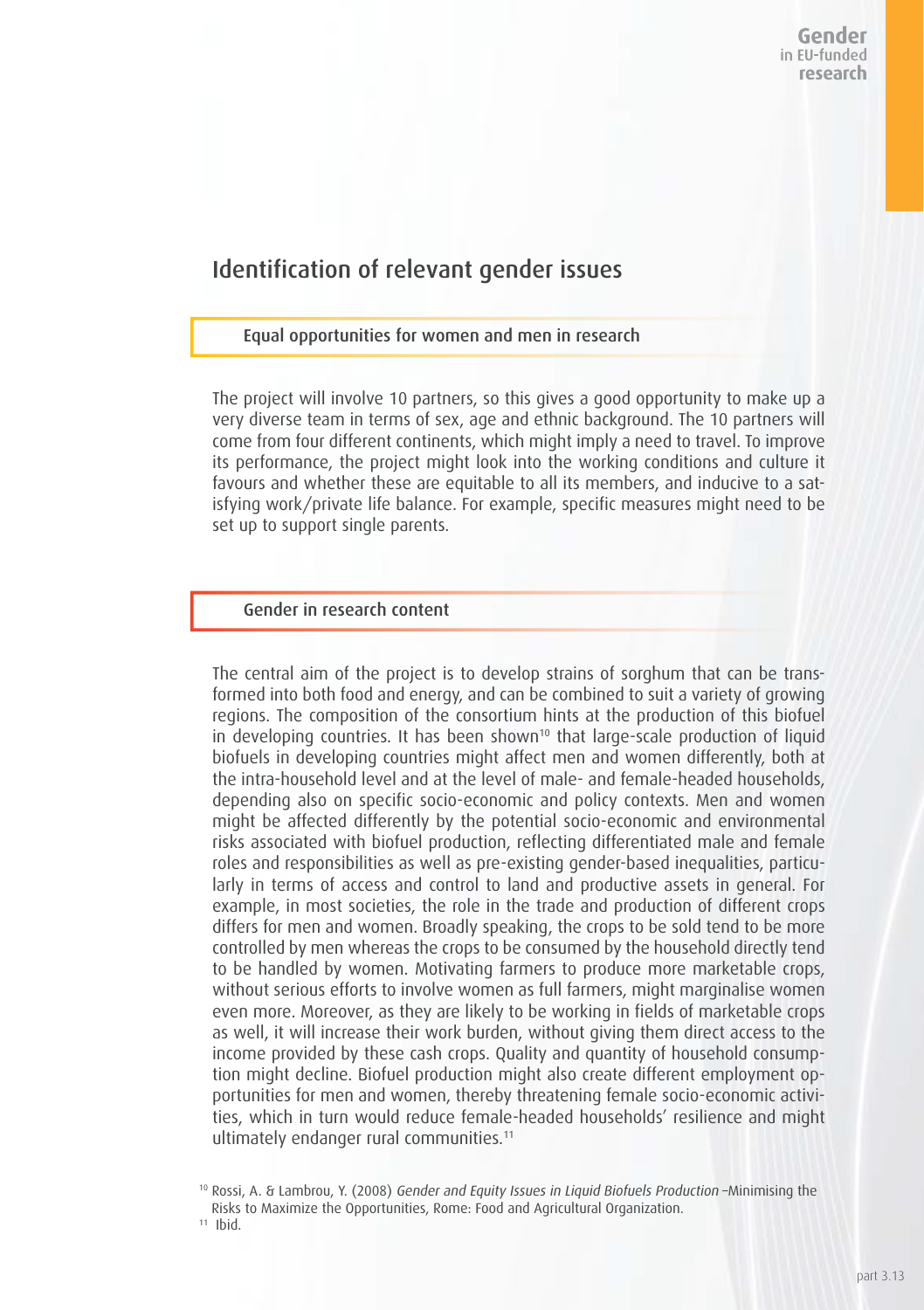Traditionally crops might be labelled as typically male, female or grown by both sexes. The project can influence whether new crops for biofuel will be labelled as male crops or crops grown by both sexes, and thus benefit both men and women. The key is who initiates the field, and thus controls the harvest. Gender analysis will show whether men and women both initiate fields and control harvests. But it is obvious that, without clear stimulation from the research project, women will rarely put themselves forward as farmers of new crops (rather than unpaid labourers on the family plot). They probably would if openly invited and stimulated to. In this way the new economic opportunity will benefit them as well as their husbands.

Such elements should be careful looked into and researched, for each region, early on in the development of the project, when developing specific technologies and considering sustainable practices within various policy contexts. Evaluating the risk potentials of biofuel production on economic and social well-being in the regions concerned, and understanding the gender implications of such production in their specific socioeconomic and policy contexts, will be key to the success of the project. Local gender expertise might come in handy here, but might already be provided by a multidisciplinary team that will have the competence and skills of rooting new production techniques in a sustainable policy context. This approach would also vouch for consistency of biofuel production policies and other important policy objectives, such as sustainable rural development, gender equality and adaptation to climate change, strengthening the potential synergies and reducing the risk of trade-offs between them.

Obviously, a participative approach involving stakeholders (including policy-makers) will be essential to feed the project with valuable inputs. Equal representation and participation of men and women should be sought in each activity, and ensuring that both male and female voices are equally valued should be striven for. Publishing the results of this project, underlining its gender-sensitive approach,

would enrich existing literature, and generally contribute to a broader awareness and understanding of how a gender-sensitive approach can contribute to long-term sustainable policy objectives.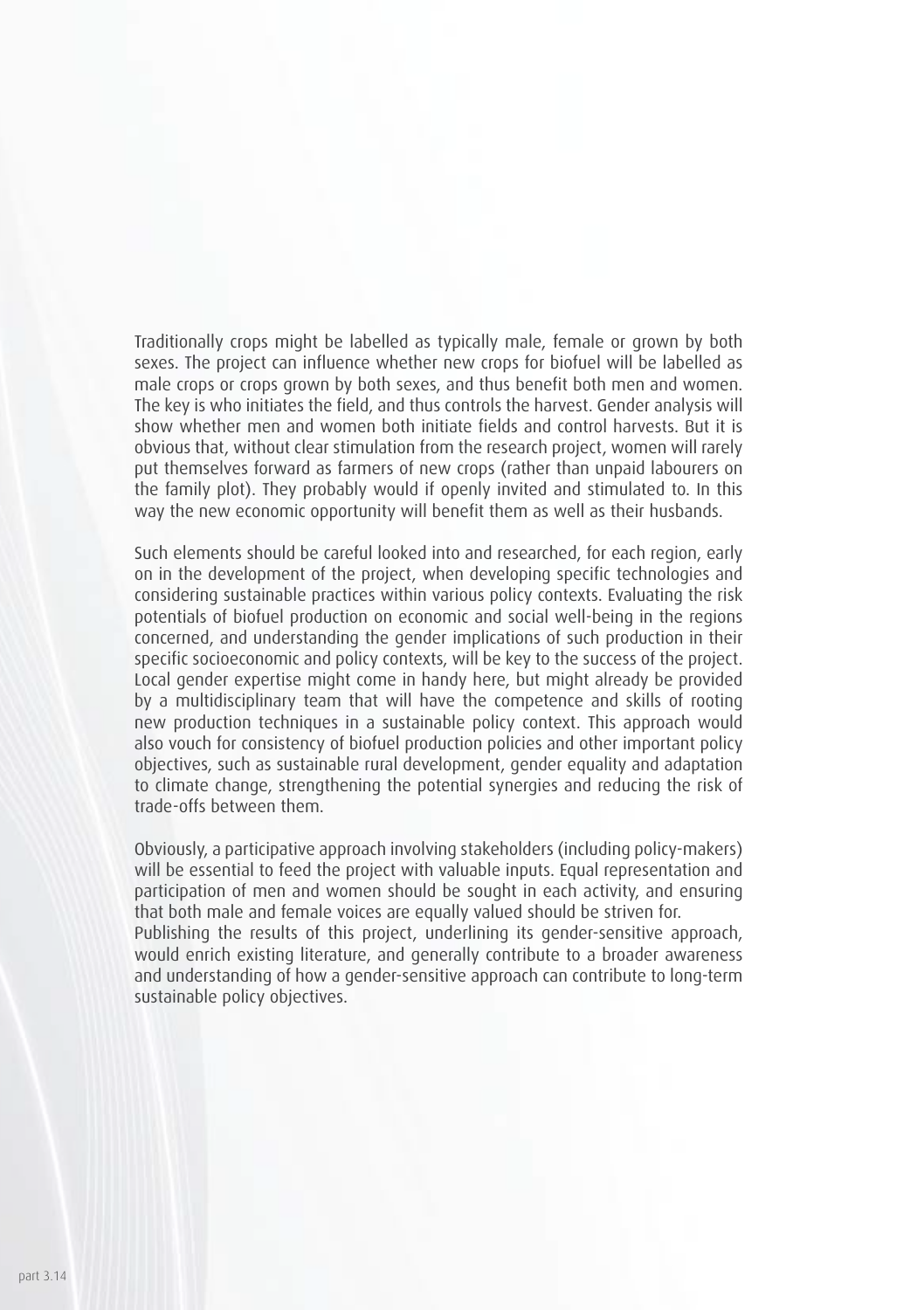# USEFUL READING **Gender and Food, agriculture and fisheries, and biotechnology**

Balakrishnan, R. (2000), Gender defined strategies for biodiversity management for household food security, in Kanvinde, H. and Gopalkrishen, G. (eds.), Gender dimension in biodiversity management and foods security: policy and programme strategies for Asia, FAO, www.fao.org/ DOCREP/005/AC795E/AC795E07.htm (28.04.09).

Beardsworth, A., Bryman, A., Keil, T., Goode, J., Haslam, C., Lancashire, E. (2002), Women, men and food: the significance of gender for nutritional attitudes and choices in British Food Journal, 104(7):470-91.

Bock, B.B. and Shortall, S. (eds.) (2006), Rural Gender Relations Issues and Case Studies, CABI Publishing, Wallingford, UK.

de Bruijn, M., van Halsema, I., van den Homberg, H. (1997), Gender and land use: diversity in environmental practices, Thela Publishers, Amsterdam.

International Development Research Center (IDRC) (1998), Guidelines for Integrating Gender Analysis into Biodiversity Research, https://idl-bnc.idrc.ca/dspace/handle/123456789/27568 (28.04.09).

International Fund for Agricultural Development (2009), Gender in Agriculture Sourcebook, The World Bank, http://www.ifad.org/gender/pub/sourcebook/gal.pdf (24.03.2009).

Howard, P. (2003), The Major Importance of 'Minor' Resources: Women and Plant Biodiversity, Gatekeepers series no. 112, International Institute for Environment and Development, http:// www.farmingsolutions.org/pdfdb/GK112.pdf (28/04/09).

Jackson, C. (2005), Strengthening food policy through gender and intrahousehold analysis: Impact assessment of IFPRI multicountry research, International Food Policy Research Institute, Washington D.C.

Feldstein, H. and Jiggins, J. (eds.) (1994), Tools for the Field: Methodologies Handbook for Gender Analysis in Agriculture, Kumarian Press, West Hartford, Connecticut.

Kyprianou, M.H. (2001), Bibliography on gender and fisheries (1990–2001), FAO Fisheries Circular, N° 969, Rome, FAO, http://www.fao.org/DOCREP/005/Y1273E/Y1273E00.HTM (29.04.2009).

Little J., (2002), Rural geography: rural gender identity and the performance of masculinity and femininity in the countryside in Progress in Human Geography, 26(5):665-70.

Nichols, S. and Komjathy, K. (2003), Gender and access to land, Sustainable Development Department, Food and Agriculture Organization of the United Nations, SD Dimensions.

Prugl, E. (2004), Gender Orders in German Agriculture: From the Patriarchal Welfare State to Liberal Environmentalism in Sociologia Ruralis, 44(4):349-72.

Quisumbing A. (2003), Household Decisions, Gender, and Development: A Synthesis of Recent Research, Washington DC: International Food Research Institute, 289 pp.